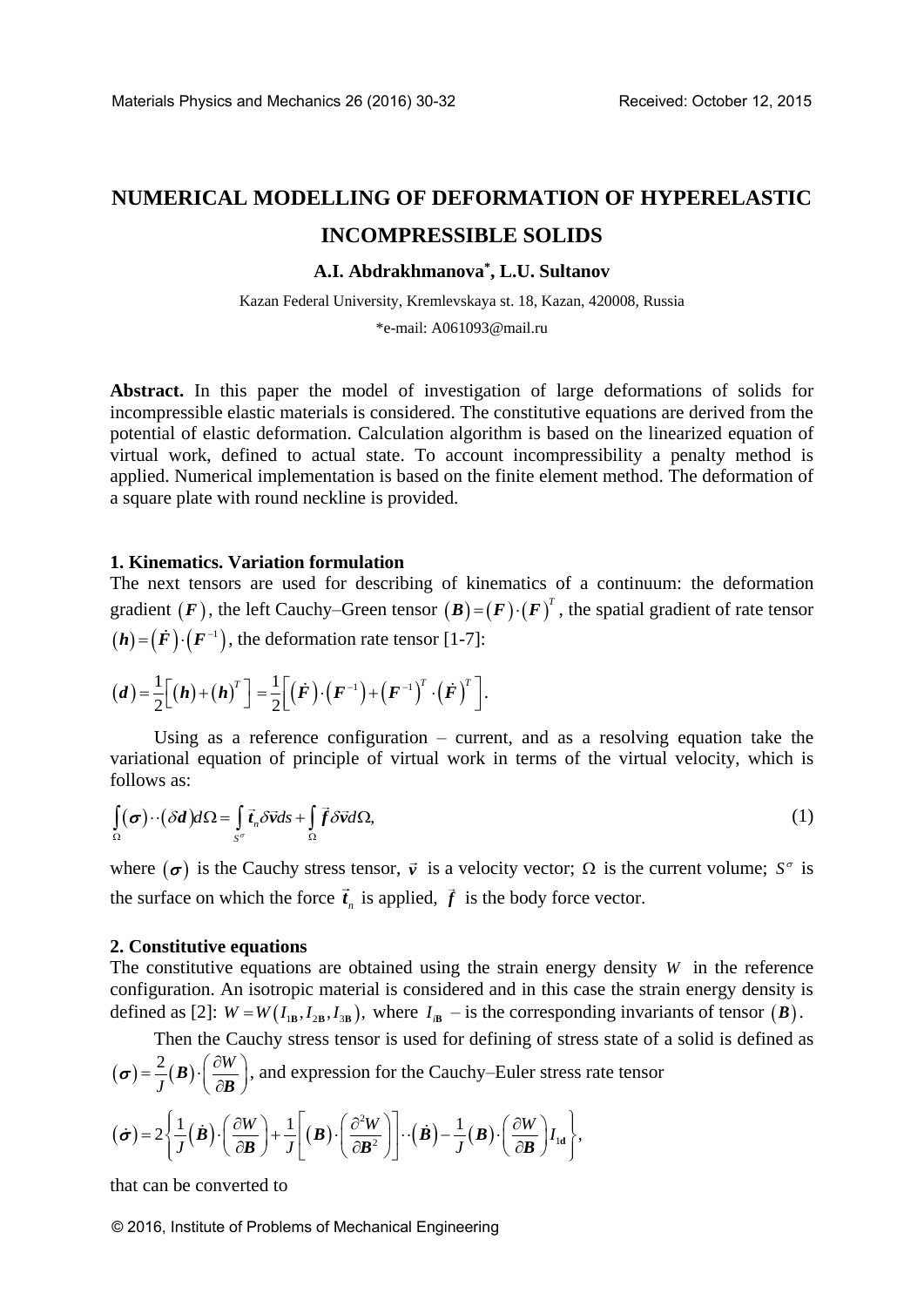Numerical modelling of deformation of hyperelastic incompressible solids  
\n
$$
(\dot{\sigma}) = (\mathbf{c}) \cdot (\mathbf{d}) + (\mathbf{h}) \cdot (\boldsymbol{\sigma}) + (\boldsymbol{\sigma}) \cdot (\mathbf{h})^T - (\boldsymbol{\sigma}) I_{1d} \text{ or } (\boldsymbol{\sigma}^{Tr}) = (\mathbf{c}) \cdot (\mathbf{d}),
$$

where  $(c) = \frac{4}{I}(B) \cdot \left(\frac{\partial^2 W}{\partial B \partial B}\right) \cdot (B)$  – *J* **c**) =  $\frac{4}{J}$ **(B)**  $\cdot \left(\frac{\partial^2 W}{\partial \mathbf{B} \partial \mathbf{B}}\right) \cdot \left(\mathbf{B}\right)$ where  $(\mathbf{c}) = \frac{1}{J}(\mathbf{B}) \cdot \left( \frac{\partial \mathbf{w}}{\partial \mathbf{B} \partial \mathbf{B}} \right) \cdot (\mathbf{B})$  – elasticity tensor,  $J$  – a changing of volume,<br>  $(\boldsymbol{\sigma}^{Tr}) = (\dot{\boldsymbol{\sigma}}) + (\mathbf{h}) \cdot (\boldsymbol{\sigma}) + (\boldsymbol{\sigma}) \cdot (\mathbf{h})^T - I_{1d}(\boldsymbol{\sigma})$  – Truesdell derivative.  $\left(\frac{Tr}{\mathbf{r}}\right)$   $\left(\frac{L}{\mathbf{r}}\right)$   $\left(\frac{L}{\mathbf{r}}\right)$   $\left(\frac{L}{\mathbf{r}}\right)$   $\left(\frac{L}{\mathbf{r}}\right)^{T}$  $J$   $(\mathbf{C}\mathbf{B}\mathbf{C}\mathbf{B})$ <br> $\boldsymbol{\sigma}^{T r}$  =  $(\dot{\boldsymbol{\sigma}})$  +  $(\boldsymbol{h}) \cdot (\boldsymbol{\sigma})$  +  $(\boldsymbol{\sigma}) \cdot (\boldsymbol{h})^T$  –  $I_{1d}(\boldsymbol{\sigma})$  – Truesdell derivative.

For an isotropic material having a low compressibility, in constitutive equations separated in a changing volume deformations. To do this, we introduce the measure deformations that are not accompanied by a change in volume. For these measures  $I_{3B} = 1$ , and the strain energy density is represented in the form of a sum of two terms, the first of which depends on the changes in volume, and the second – on the invariants of the measures which depends on the changes in volume, and the<br>imposed deformations:  $W = W_0(J) + \hat{W}(I_{1B}, I_{2B}).$ 

The penalty method is applied for solving of problems with incompressibility [8]. There are two ways. In the first way eliminated the pressure as an independent variable, is to consider the material as being nearly incompressible, whereby a large value of the bulk modulus effectively prevents significant volumetric changes. A second is to perturb the Lagrangian functional by the addition of a further "penalty" term that enables the pressure to eventually be artificially associated with the deformation, thereby again eliminating the pressure variable. It will transpire that these two methods lead to identical equations. The between the contract term  $\mathbf{c}_k = \int \frac{dp}{dt}(\mathbf{I}) \cdot (\mathbf{I}) = kJ(\mathbf{I}) \cdot (\mathbf{I})$ , where  $p = k(J-1)$ , *k* is the penalty number and acting of the bulk modulus, wherein, for incompressible material  $k \rightarrow \infty$ .

#### **3. Incremental method**

The algorithm of investigation is based on incremental method [3], founded on the linearized equation (1):<br>  $\int_{\Omega_k} \{ \left( {}^{k}d \right) \cdot \left( {}^{k}c \right) \cdot \left( \delta d \right) + \frac{1}{2} \left( {}^{k} \sigma \right) \cdot \left[ \left( \delta h \right)^{T} \cdot \left( {}^{k} h \right) + \left( {}^{k} h \right)^{T} \cdot \$ equation (1):

equation (1):  
\n
$$
\int_{\Omega_k} \{ \left( {}^{k}d \right) \cdot \left( {}^{k}c \right) \cdot \left( \delta d \right) + \frac{1}{2} \left( {}^{k} \sigma \right) \cdot \left[ \left( \delta h \right)^{T} \cdot \left( {}^{k} h \right) + \left( {}^{k} h \right)^{T} \cdot \left( \delta h \right) \right] -
$$
\n
$$
- \frac{{}^{k}j}{kj} {}^{k} \vec{f} \cdot \delta \vec{v} \} d\Omega_k + \int_{S_k^{\sigma}} \left\{ {}^{k} \vec{t}_n \cdot \left( {}^{k} h \right)^{T} - {}^{k} \vec{t}_n \frac{{}^{k} j}{kj} \right\} \delta \vec{v} dS_k =
$$
\n
$$
= \int_{S_k^{\sigma}} {}^{k} \vec{t}_n \cdot \delta \vec{v} dS_k + \int_{\Omega_k} {}^{k} \vec{f} \cdot \delta \vec{v} d\Omega_k - \frac{1}{\Delta t} \left\{ \int_{\Omega_k} \left( {}^{k} \sigma \right) \cdot \left( \delta^{k} d \right) d\Omega_k - \int_{S_k^{\sigma}} {}^{k} \vec{t}_n \cdot \delta \vec{v} dS_k - \int_{\Omega_k} {}^{k} \vec{f} \cdot \delta \vec{v} d\Omega_k \right\}.
$$

The resulting equation is linear relative to the velocity  $\kappa \vec{v}$ . Since in researched processes acceleration is not to consider, under the time you can understand any monotonically increasing parameter defining the variation of the load. From this point of view, it is appropriate to take the time derivative as the ratio of the increment in the corresponding values. For example,  $^k \vec{v} = \frac{\Delta^k}{\Delta^k}$ *t*  $=\frac{\Delta}{\sqrt{2}}$ Δ  $\vec{v} = \frac{\Delta^k \vec{u}}{i}$ . Since the argument *t* is arbitrary, allowable to take  $\Delta t = 1$ . As a result, we get the resolving equation for the displacement increments  $\Delta^k \vec{u}$ .

## **4. Numerical example**

The numerical implementation is based on the finite element method. An 8-node brick element is used [4]. As an example the strain energy density of the neo-Hookean material is considered: